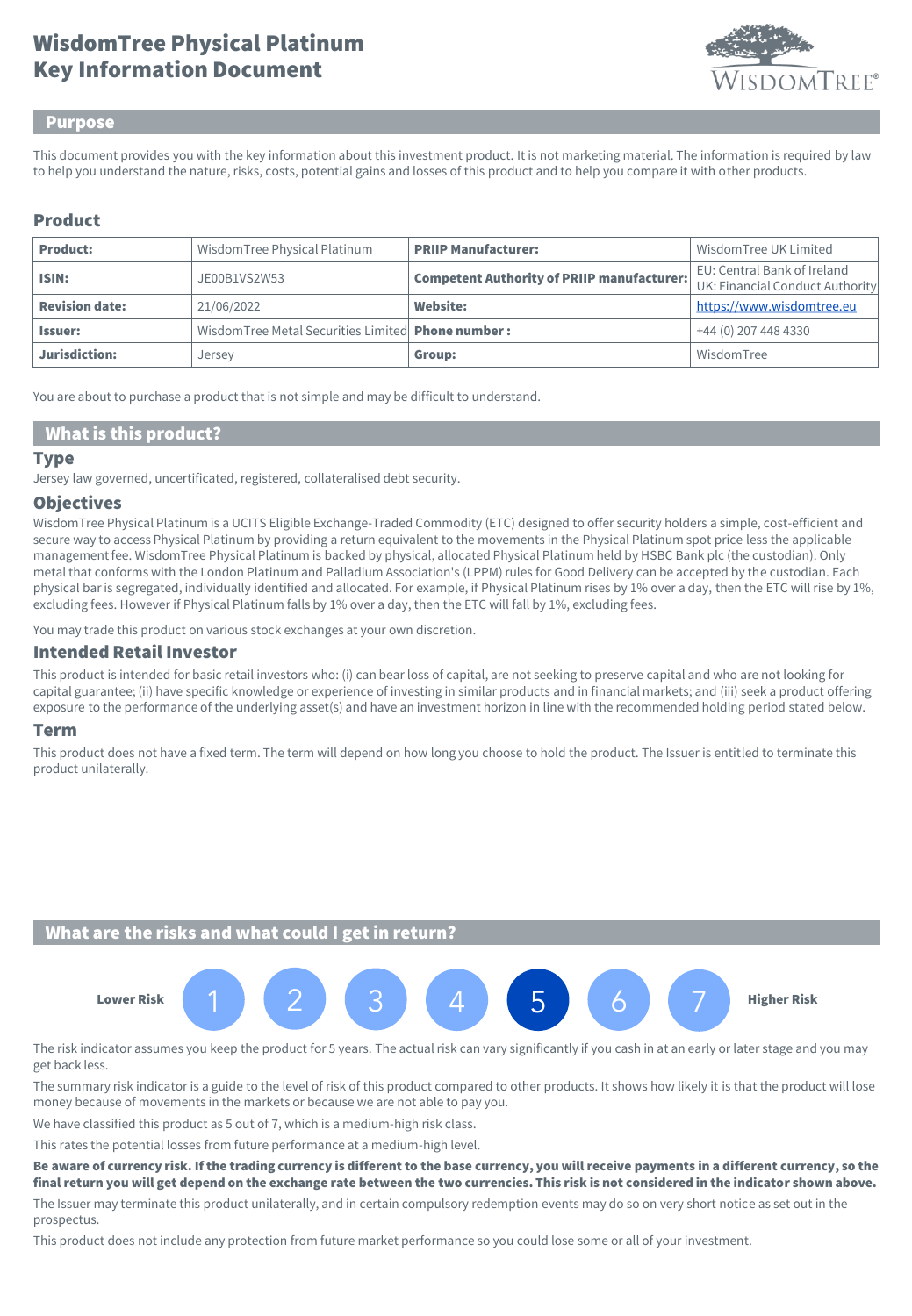# Key Information Document WisdomTree Physical Platinum



### Performance Scenarios

| <b>Recommended holding period: 5 years</b> |                                      |                             |                              |                              |  |  |
|--------------------------------------------|--------------------------------------|-----------------------------|------------------------------|------------------------------|--|--|
| Investment \$10,000                        |                                      |                             |                              |                              |  |  |
| <b>Scenarios</b>                           |                                      | If you exit after<br>1 year | If you exit after 3<br>years | If you exit after<br>5 years |  |  |
| <b>Stress scenario</b>                     | What you might get back after costs  | \$3,389                     | \$1,078                      | \$356                        |  |  |
|                                            | Average Annual Percentage Return (%) | $-66.11\%$                  | $-52.41%$                    | $-48.69%$                    |  |  |
| Unfavorable Scenario                       | What you might get back after costs  | \$6,768                     | \$4,785                      | \$3,656                      |  |  |
|                                            | Average Annual Percentage Return (%) | $-32.32\%$                  | $-21.79%$                    | $-18.23%$                    |  |  |
| <b>Moderate Scenario</b>                   | What you might get back after costs  | \$9,540                     | \$8,655                      | \$7,851                      |  |  |
|                                            | Average Annual Percentage Return (%) | $-4.60%$                    | $-4.70%$                     | $-4.72%$                     |  |  |
| <b>Favourable Scenario</b>                 | What you might get back after costs  | \$13,375                    | \$15,569                     | \$16,768                     |  |  |
|                                            | Average Annual Percentage Return (%) | 33.75%                      | 15.90%                       | 10.89%                       |  |  |

This table shows the money you could get back over the recommended holding period, under different scenarios, assuming that you invest 10,000USD.

The scenarios shown illustrate how your investment could perform. You can compare them with the scenarios of other products.

The scenarios presented are an estimate of future performance based on evidence from the past on how the value of this investment varies, and are not an exact indicator. What you get will vary depending on how the market performs and how long you keep the investment/product.

The stress scenario shows what you might get back in extreme market circumstances, and it does not take into account the situation where we are not able to pay you.

The figures shown include all the costs of the product itself, but may not include all the costs that you pay to your advisor or distributor. The figures do not take into account your personal tax situation, which may also affect how much you get back.

Market developments in the future cannot be accurately predicted. The scenarios shown are only an indication of some of the possible outcomes based on recent returns. Actual returns could be lower.

## What happens if WisdomTree Metal Securities Limited is unable to pay out?

The Issuer is a special purpose company. In case of a default by the Issuer, any claims made against the Issuer will be satisfied in order of the priority of payments set out in the conditions of the product. If the net proceeds from the enforcement of the secured property relevant to the product are not sufficient to meet all obligations and make all payments then due in respect of the securities, the obligations of the Issuer in respect of such securities will be limited to the net proceeds of realisation of the relevant secured property. In these circumstances you may suffer a loss if you cannot realise the full value of your investment.

#### What are the costs?

The Reduction in Yield (RIY) shows what impact the total costs you pay will have on the investment return you might get. The total costs take into account one-off, ongoing and incidental costs.

The amounts shown here are the cumulative costs of the product itself for one holding period. The figures are estimates and may change in the future.

## Costs over time

The person selling you or advising you about this product may charge you other costs. If so, this person will provide you with information about these costs, and show you the impact that all costs will have on your investment over time.

| If you cash in after 1 year<br>$\blacksquare$ Investment \$10,000 $\blacksquare$ |          | If you cash in after 3 years | If you cash in after 5 years |  |
|----------------------------------------------------------------------------------|----------|------------------------------|------------------------------|--|
| <b>Total costs</b>                                                               | \$46.98  | \$128.48                     | \$195.21                     |  |
| Impact on return (RIY)                                                           | $-0.49%$ | $-0.49\%$                    | $-0.49\%$                    |  |